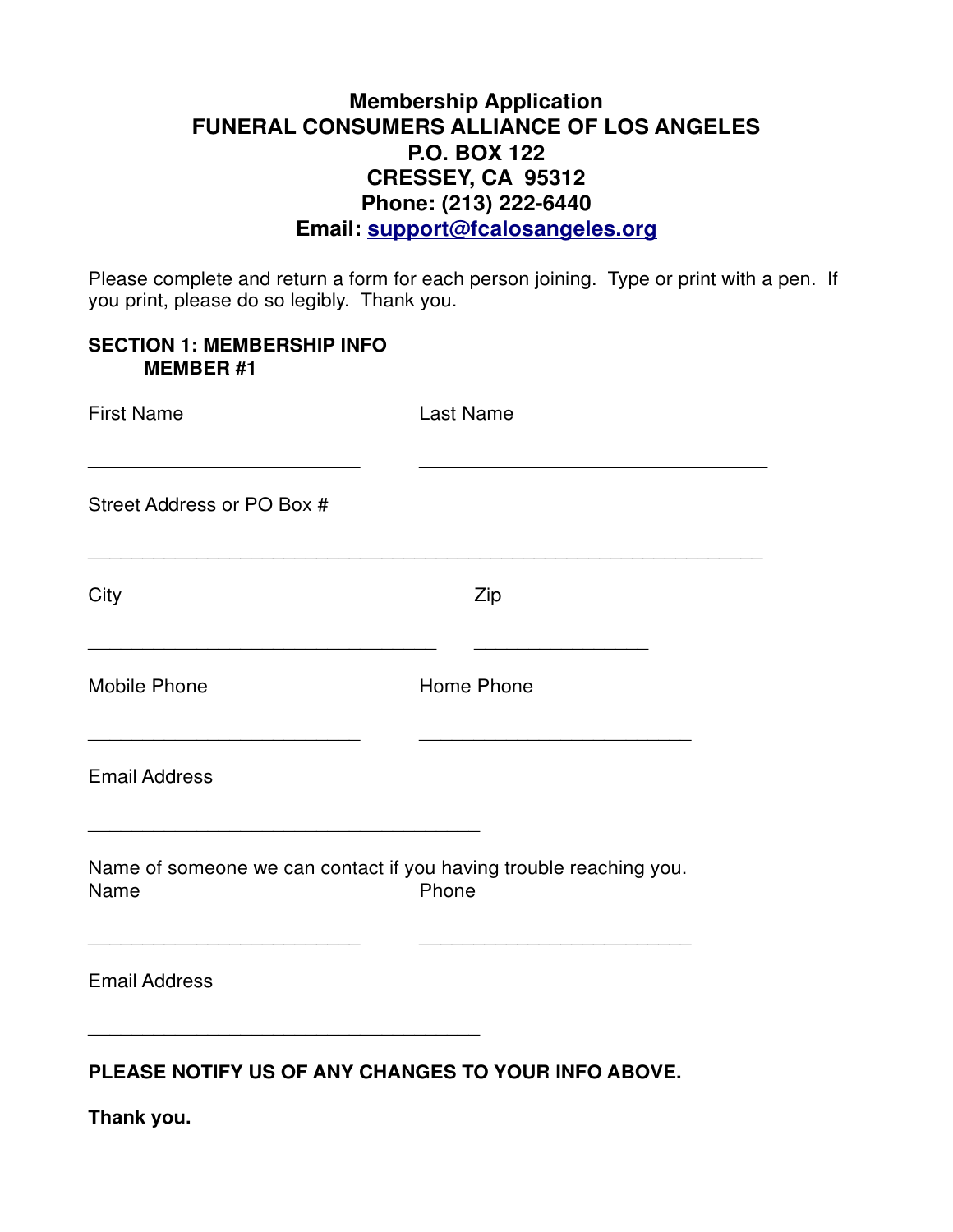#### **SECTION 2: MEMBERSHIP FEE**

Membership Fee and/or Donations by check should be sent to:

**FCALA PO BOX 122 CRESSEY, CA 95312** Membership (\$50 each)

Donation (optional) **TOTAL** 

\_\_\_\_\_\_\_\_\_\_\_\_\_\_\_\_\_\_\_\_\_\_\_\_\_\_\_\_\_\_\_\_\_\_

| \$ |  |
|----|--|
| \$ |  |
| S  |  |

Please be sure to make your check payable to FCALA for the appropriate amount. Be sure to Memo "FCALA New Member" on your check. Also, be sure to include your membership application, only pages 1-3, one for each person joining.

Very Important! Memberships begin when your application and check have been received and processed.

Please process the application and the one-time \$50 donation for the Party shown on Page 1.

Signature Date

\_\_\_\_\_\_\_\_\_\_\_\_\_\_\_\_\_\_\_\_\_\_\_\_\_\_\_\_\_\_\_\_\_\_ \_\_\_\_\_\_\_\_\_\_\_\_\_\_\_\_\_\_\_\_\_\_\_\_\_\_\_\_\_\_\_\_\_\_

Print Name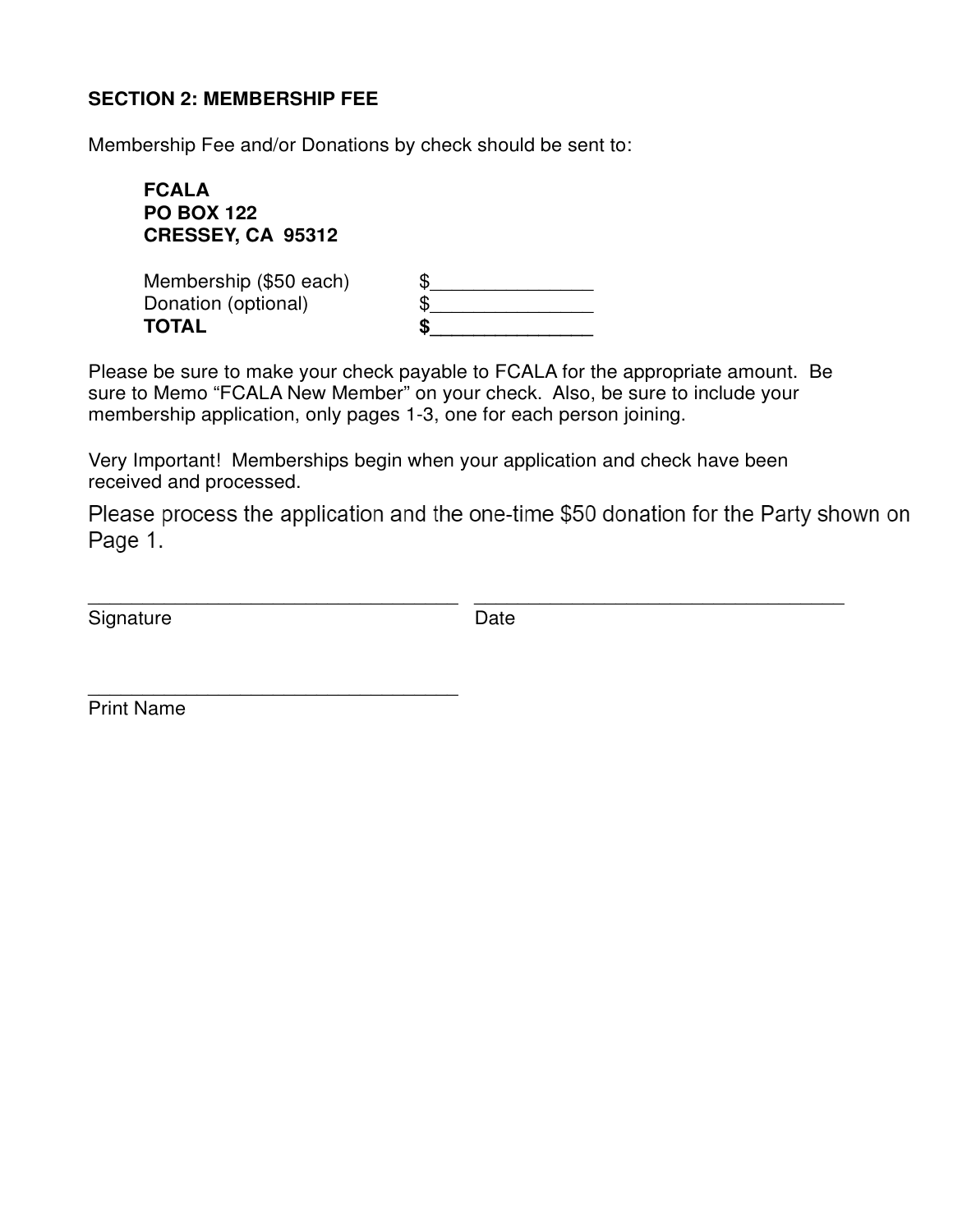## **SECTION 3: STATEMENTS OF UNDERSTANDING**

- 1. The Lifetime Member understands that:
	- the Funeral Consumers Alliance of Los Angeles (FCALA) is a 501(c)(3), non-profit, nonsectarian organization entirely operated by volunteers working to protect consumers' right to choose a meaningful, dignified, and affordable funeral,
	- the FCALA strongly recommends that everyone reviews the information at fcalosangeles.org or at other websites via links provided prior to making any funeral-related decisions so that you can learn about your rights as a consumer and protections available to you by the Federal Trade Commission and State of CA Consumer Affairs Department, etc.,
	- the FCALA strongly encourages everyone to visit all the local funeral homes in the area so they can meet the staff, see the facilities, collect written information, and review their findings in the comfort of their own home where they are free from any pressure to make a purchase. (As with other consumer products and services, the least expensive product or service is not necessarily the best one for you. Nevertheless, the most expensive product or service does not guarantee the best offering either.),
	- the FCALA does not endorse, steer, or encourage anyone, in any way, to seek services over any other local mortuary or funeral home,
	- he/she is under no obligation to use any funeral home or mortuary services from any of our cooperating/participating entities,
	- monies sent to FCALA are non-refundable.

\_\_\_\_\_\_\_\_\_\_\_\_\_\_\_\_\_\_\_\_\_\_\_\_\_\_\_\_\_\_\_\_\_\_

# **ACKNOWLEDGEMENT AND UNDERSTANDING**

I have read and acknowledge the content of this page and understand that above statements.

Signature Date

\_\_\_\_\_\_\_\_\_\_\_\_\_\_\_\_\_\_\_\_\_\_\_\_\_\_\_\_\_\_\_\_\_\_ \_\_\_\_\_\_\_\_\_\_\_\_\_\_\_\_\_\_\_\_\_\_\_\_\_\_\_\_\_\_\_\_\_\_

Print Name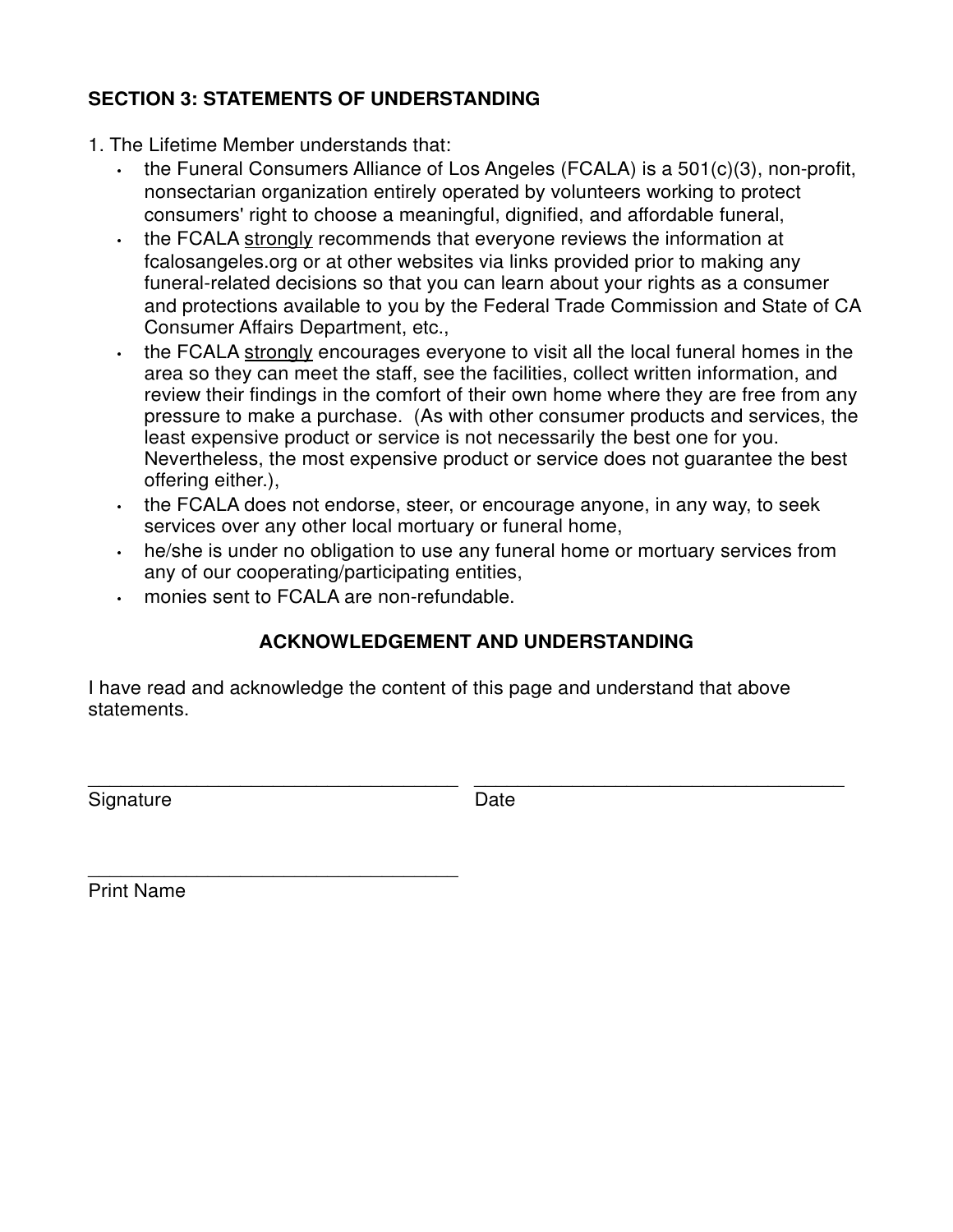## **SECTION 4: INSTRUCTIONS FOR FINAL ARRANGEMENTS**

## **THIS SECTION AND ALL FOLLOWIING SECTIONS SHOLD NOT BE MAILED TO FCALA. ONLY SEND US PAGES 1, 2, 3.**

Name of funeral home, mortuary, or cremation services company you select.

| Street Address or PO Box # |                   |  |
|----------------------------|-------------------|--|
| City                       | Zip               |  |
| <b>Business Phone</b>      | <b>Fax Number</b> |  |
| <b>Email Address</b>       |                   |  |

## **PART 1: TYPE OF SERVICE**

#### **DIRECT CREMATION:**

**(If you select cremation, be sure to select one of the following choices or explain below.)**

\_\_\_ Direct Cremation: I want to provide container. I do not want a service.

\_\_\_ Direct Cremation: I want to provide container. I do want a service. (Details below.)

Direct Cremation: Least expensive urn at mortuary, funeral home, or cremation co.

 $\overline{\phantom{a}}$  , and the contribution of the contribution of the contribution of the contribution of the contribution of the contribution of the contribution of the contribution of the contribution of the contribution of the  $\overline{a}$  , and the contribution of the contribution of the contribution of the contribution of the contribution of  $\overline{a}$  $\overline{a}$  , and the contribution of the contribution of the contribution of the contribution of the contribution of  $\overline{a}$  $\overline{a}$  , and the contribution of the contribution of the contribution of the contribution of the contribution of  $\overline{a}$  $\overline{a}$  , and the contribution of the contribution of the contribution of the contribution of the contribution of  $\overline{a}$  $\overline{a}$  , and the contribution of the contribution of the contribution of the contribution of the contribution of  $\overline{a}$ 

Direct Cremation: (See below for details.)

\_\_\_\_\_\_\_\_\_\_\_\_\_\_\_\_\_\_\_\_\_\_\_\_\_\_\_\_\_\_\_\_\_\_\_\_

Details for above selection: \_\_\_\_\_\_\_\_\_\_\_\_\_\_\_\_\_\_\_\_\_\_\_\_\_\_\_\_\_\_\_\_\_\_\_\_\_\_\_\_\_\_\_\_\_\_\_\_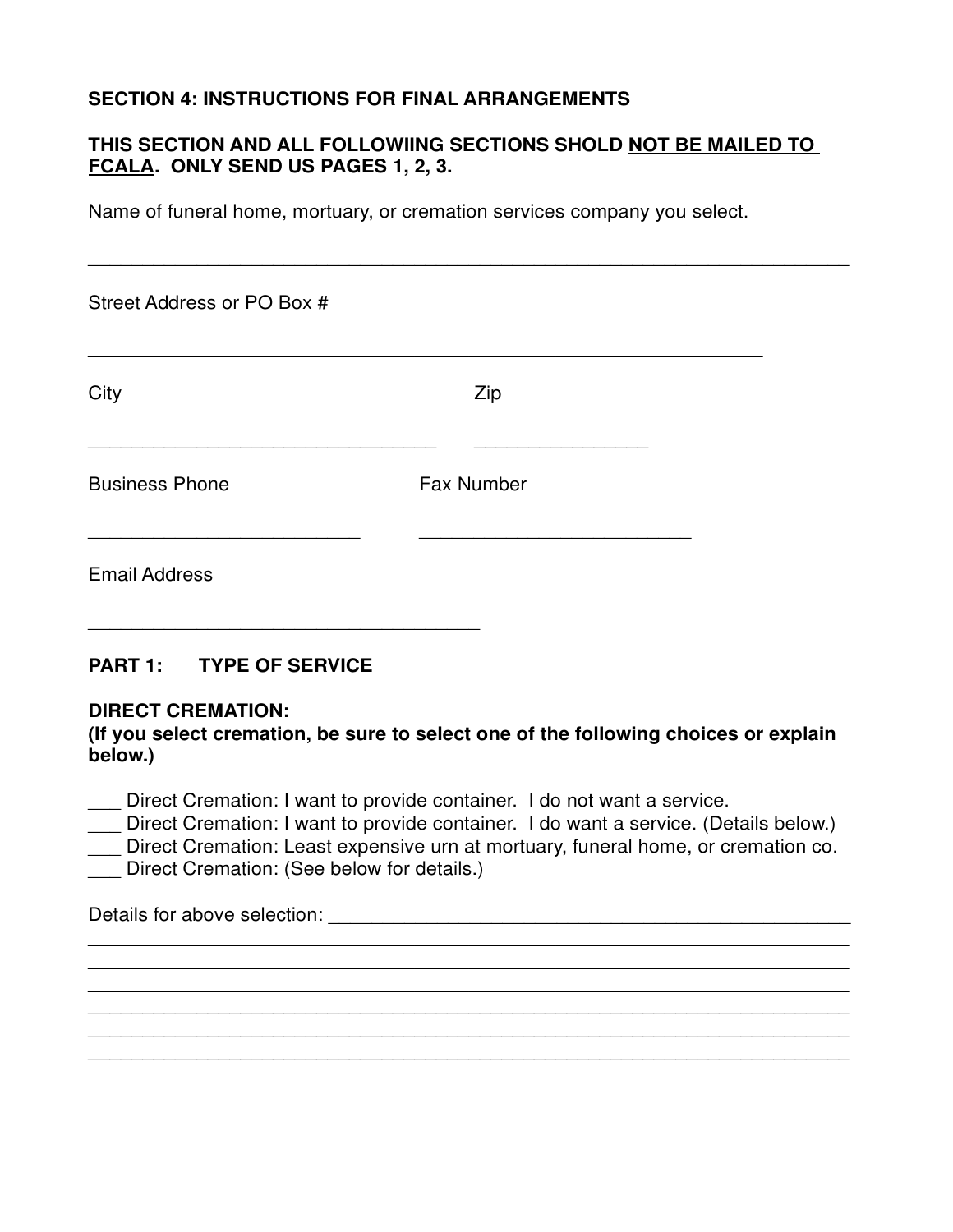### **DIRECT IMMEDIATE BURIAL:**

My non-embalmed (unless absolutely required) body is to be transported in the least expensive container to the \_\_\_\_\_\_\_\_\_\_\_\_\_\_\_\_\_\_\_\_\_\_\_\_\_\_\_\_\_\_\_\_\_\_\_\_\_\_\_\_\_\_ cemetery.

(Cemetery plot should be arranged in advance, otherwise,, embalming may be required at additional costs. Gravesite services are also available for additional charges. (Currently \$1,799) There may be additional charges for services outside a specific distance from the mortuary, funeral home to the cemetery. Be sure to check in advance with the company to be performing your service.)

## **PART 2: FINAL DISPOSITION**

If cremation is chosen:

\_\_\_ a) I wish to claim the ashes or arrange for their disposition.

\_\_\_ b) Other \_\_\_\_\_\_\_\_\_\_\_\_\_\_\_\_\_\_\_\_\_\_\_\_\_\_\_\_\_\_\_\_\_\_\_\_\_\_\_\_\_\_\_\_\_\_\_\_\_\_\_\_\_\_\_\_\_\_\_

If immediate burial is chosen:

a) I have made all the arrangements regarding my internment as follows: (Location of my burial plot, mausoleum or other instructions: \_\_\_\_\_\_\_\_\_\_\_\_\_\_\_\_\_\_\_\_\_\_\_\_\_\_\_\_\_\_\_\_

 $\overline{\phantom{a}}$  , and the contribution of the contribution of the contribution of the contribution of the contribution of the contribution of the contribution of the contribution of the contribution of the contribution of the  $\overline{\phantom{a}}$  , and the contribution of the contribution of the contribution of the contribution of the contribution of the contribution of the contribution of the contribution of the contribution of the contribution of the  $\overline{\phantom{a}}$  , and the contribution of the contribution of the contribution of the contribution of the contribution of the contribution of the contribution of the contribution of the contribution of the contribution of the

 $\overline{a}$  , and the contribution of the contribution of the contribution of the contribution of the contribution of  $\overline{a}$  $\overline{a}$  , and the contribution of the contribution of the contribution of the contribution of the contribution of  $\overline{a}$  $\overline{a}$  , and the contribution of the contribution of the contribution of the contribution of the contribution of  $\overline{a}$ 

b) I wish to have no memorial service.

\_\_\_ c) I wish to have a memorial service to be held at : (Indicate church, funeral home, mortuary, private home, or other.\_\_\_\_\_\_\_\_\_\_\_\_\_\_\_\_\_\_\_\_\_\_\_\_\_\_\_\_\_\_\_\_\_\_\_\_\_\_\_\_\_\_\_\_

 $\overline{a}$  , and the contribution of the contribution of the contribution of the contribution of the contribution of  $\overline{a}$  $\overline{\phantom{a}}$  , and the contribution of the contribution of the contribution of the contribution of the contribution of the contribution of the contribution of the contribution of the contribution of the contribution of the \_\_\_\_\_\_\_\_\_\_\_\_\_\_\_\_\_\_\_\_\_\_\_\_\_\_\_\_\_\_\_\_\_\_\_\_\_\_\_\_\_\_\_\_\_\_\_\_\_\_\_\_\_\_\_\_\_\_\_\_\_\_\_\_\_\_\_\_\_\_

Clergyman or other person to conduct the service.

(Check box(es) if applicable)

I leave the decision as to a memorial service or not to my next of kin.

\_\_\_\_\_\_\_\_\_\_\_\_\_\_\_\_\_\_\_\_\_\_\_\_\_\_\_\_\_\_\_\_\_\_\_\_\_\_\_\_\_\_\_\_\_\_\_\_\_\_

\_\_\_ Instead of flowers, I prefer memorial gifts to: \_\_\_\_\_\_\_\_\_\_\_\_\_\_\_\_\_\_\_\_\_\_\_\_\_\_\_\_\_